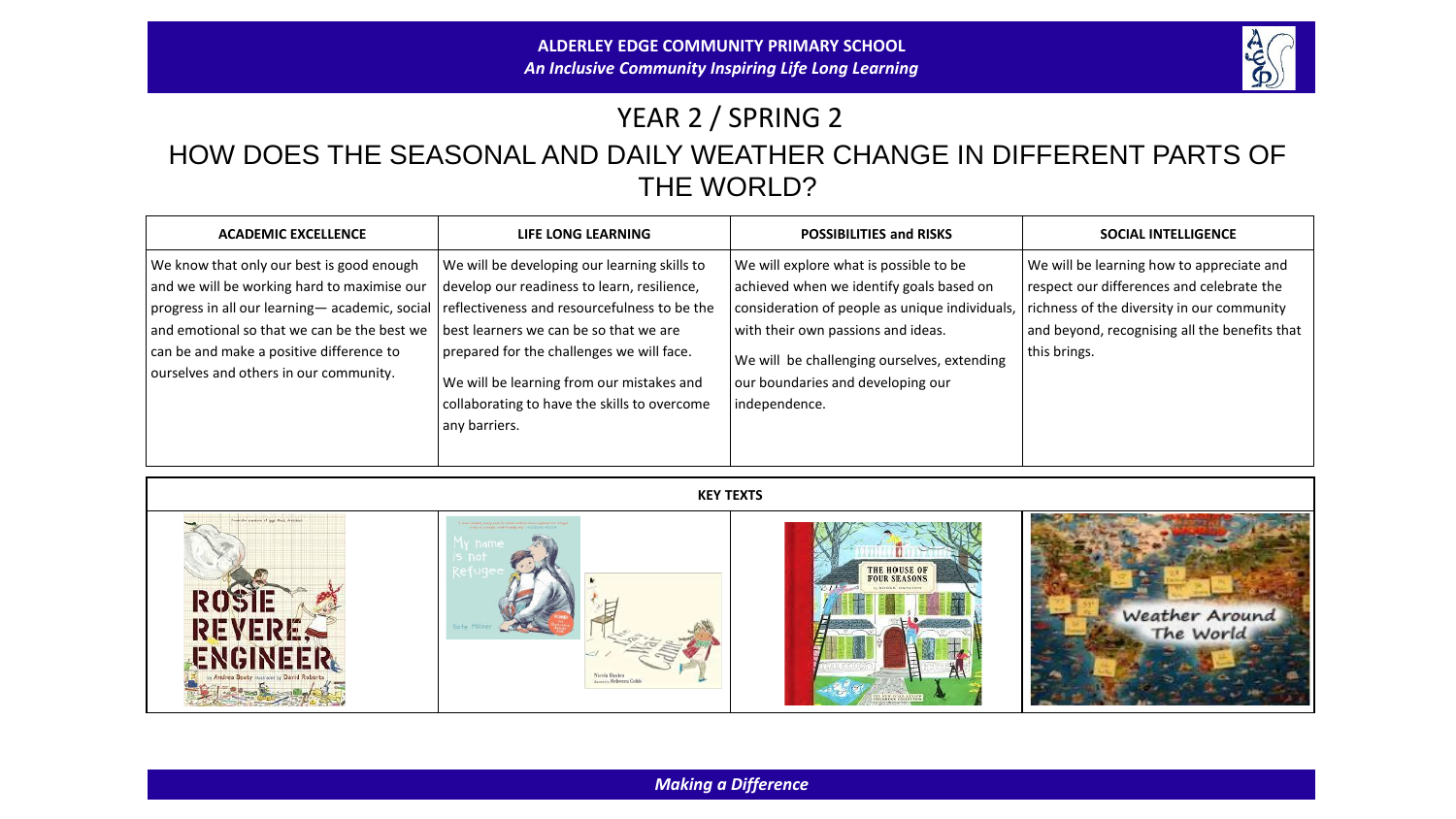## **ALDERLEY EDGE COMMUNITY PRIMARY SCHOOL** *An Inclusive Community Inspiring Life Long Learning*



| EXCELLENCE<br>ACADEMIC           | Knowing our next steps on how to improve our work<br>Complete feedback to a high standard<br>Review progress against own targets<br>Know that our best work is good enough<br>Knowing that failure is 'OK' and a stepping stone to success<br>Set own targets and work towards these                                                          | LEARN<br>p<br>LEARNING | Review and develop understanding of 5Rs with particular focus on<br>Responsible in Spring 2 -<br>Thinks about their work<br>Uses what they have learnt before to help them<br>Learns from their mistakes<br>Looks for ways to improve their work<br>Continue to work towards Learning to Learn Awards                                                                                                                                               |
|----------------------------------|-----------------------------------------------------------------------------------------------------------------------------------------------------------------------------------------------------------------------------------------------------------------------------------------------------------------------------------------------|------------------------|-----------------------------------------------------------------------------------------------------------------------------------------------------------------------------------------------------------------------------------------------------------------------------------------------------------------------------------------------------------------------------------------------------------------------------------------------------|
| <b>AND RISKS</b><br>POSSIBILITES | Challenging learning opportunities for children to be outside comfort zone<br>Increase responsibilities for year 2 children - independently completing<br>homework and handing in homework and letters, Independent reading<br>Change Year 2 'Jobs' - classroom helpers, iPad and netbook monitors<br>Read aloud a poem, from memory to peers | SOCIAL INTELLIGENCE    | Assemblies - linked to school aims<br>Taking part in after school clubs<br>Adapting behaviours according to environments and audiences - home,<br>school, school visits<br>No Outsiders - 'An Inclusive Community Inspiring Life Long Learning', all<br>different, all welcome with particular focus on understanding 'how we share<br>the world' and ' what makes someone feel proud'.<br>Keeping mentally healthy - What to do if we have a worry |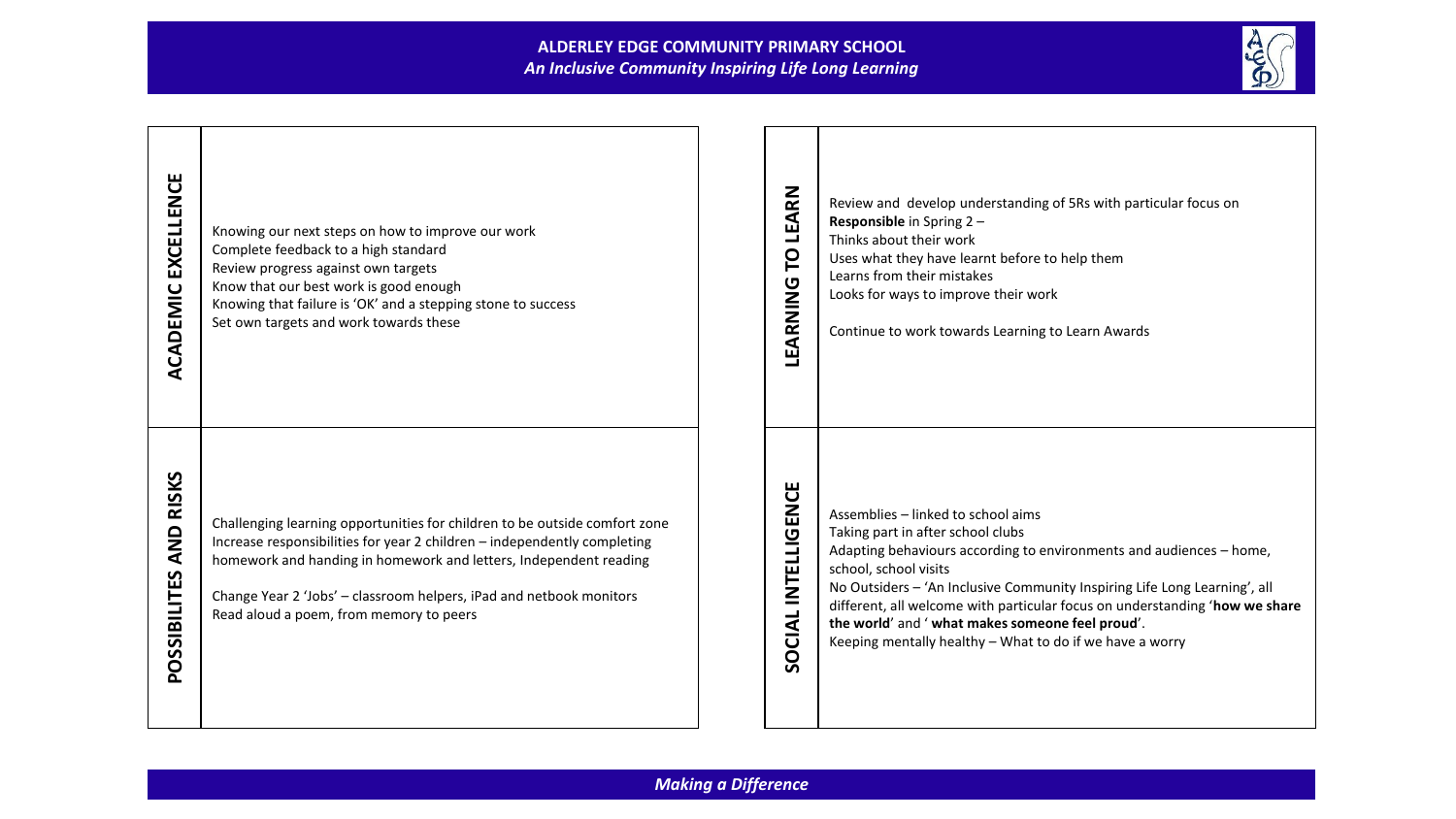

| ENGLISH | READING                    | Check the text makes sense and correct any inaccurate reading.<br>Continue to apply phonic knowledge and skills as the route to decode<br>Read accurately by blending sounds in words and recognising alternative<br>sounds for graphemes<br>Read accurately words of 2 or more syllables<br>Expressing views about text at a level beyond that at which they can<br>read<br>Ask and answer questions, make predictions, begin to make inferences<br>Checking the text makes sense.<br>Discuss and express views about fiction, non-fiction & poetry                                                                                                       |       | Continue to recall and use addition facts to 20 fluently, and derive and use<br>related facts up to 100.<br>Count in 2s, 5s, & 10s<br>Solve word problems<br>Mass in Grams<br>Accurately read temperature in Celsius<br><b>Measurement Money</b><br>Picture graphs<br>Properties of 2D and 3D shapes<br>Fractions |
|---------|----------------------------|------------------------------------------------------------------------------------------------------------------------------------------------------------------------------------------------------------------------------------------------------------------------------------------------------------------------------------------------------------------------------------------------------------------------------------------------------------------------------------------------------------------------------------------------------------------------------------------------------------------------------------------------------------|-------|-------------------------------------------------------------------------------------------------------------------------------------------------------------------------------------------------------------------------------------------------------------------------------------------------------------------|
|         | WRITING                    | Continue to use familiar and start to use new punctuation including<br>capital letters, full stops, question and exclamation marks, commas in a<br>list and apostrophes.<br>Use subordination (When, if, that, because) and co-ordination (and, or,<br>but)<br>Form lower case letters of the correct size relative to one another<br>Develop stamina for writing/verbs, nouns, adjectives and adverbs<br>Planning - Say or record in writing or pictorially ideas for writing<br>Make simple additions, revisions and corrections to own writing<br>Sentences with different forms/present and past tense<br>Edit and improve writing after proof reading | MATHS |                                                                                                                                                                                                                                                                                                                   |
|         | PHONICS<br><b>SPELLING</b> | Segmenting spoken words into phonemes representing these by<br>graphemes, spelling many correctly<br>Learning new ways of spelling phonemes<br>Learning to spell common exception words<br>Learning common suffixes and prefixes $-$ ly $-$ est, -er<br>Use of apostrophes for possession and omission                                                                                                                                                                                                                                                                                                                                                     |       |                                                                                                                                                                                                                                                                                                                   |
|         | LANGUAGE<br><b>SPOKEN</b>  | Read aloud with attention to punctuation and intonation<br>Articulate & Justify answers<br>Initiate & respond to comments<br>Use spoken language to develop understanding<br>Orally rehearse sentence by sentence what to write                                                                                                                                                                                                                                                                                                                                                                                                                            |       |                                                                                                                                                                                                                                                                                                                   |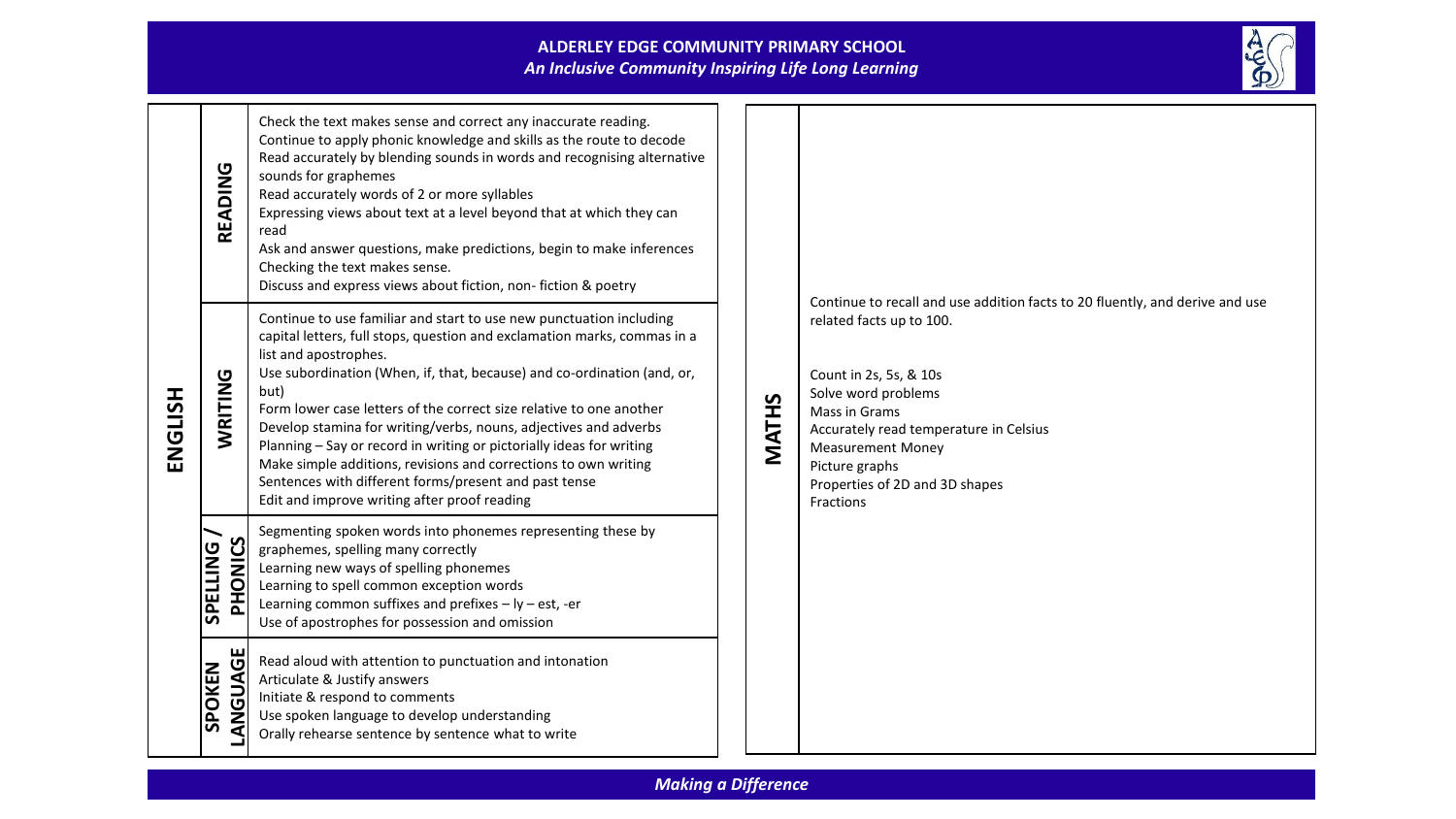## **ALDERLEY EDGE COMMUNITY PRIMARY SCHOOL** *An Inclusive Community Inspiring Life Long Learning*



| <b>SCIENCE</b>             | <b>Working Scientifically</b><br>Using observations and gathering evidence to suggest answers to<br>questions.<br>Asking simple questions and recognising that they can be answered in<br>different<br>Observe closely using simple equipment<br>Perform simple test<br>Record and communicate findings<br>Identify and classify<br>Gather and record data to help answer questions<br>Use observations to suggest answers to questions<br>Subject Knowledge - Materials - Shaping Up<br>Discover different ways of changing the shapes of objects made from<br>different materials.<br>Identify materials that can be changed by the actions of squashing, bending,<br>twisting and stretching, and link these actions with the properties of the<br>materials that allow them to be changed. |  | COMPUTING | Explain how to use the following terms in a computer program: Command,<br>Repeat, Input, Output, Event, Collision Detection and Timer.<br>Create a computer program including at least four of the above new coding<br>vocabulary terms.<br>Debugging.<br>Explain what debug (debugging) means.<br>Explain what they did so that their computer program did not work.<br>Create and debug simple programs<br>Create a computer program using different objects.<br>Predict what the objects in classmates' programs will do, based on my<br>knowledge of the objects' limitations, e.g. a turtle can only move in specific<br>ways.<br>Explain how they know that certain objects can only move in certain ways |
|----------------------------|------------------------------------------------------------------------------------------------------------------------------------------------------------------------------------------------------------------------------------------------------------------------------------------------------------------------------------------------------------------------------------------------------------------------------------------------------------------------------------------------------------------------------------------------------------------------------------------------------------------------------------------------------------------------------------------------------------------------------------------------------------------------------------------------|--|-----------|-----------------------------------------------------------------------------------------------------------------------------------------------------------------------------------------------------------------------------------------------------------------------------------------------------------------------------------------------------------------------------------------------------------------------------------------------------------------------------------------------------------------------------------------------------------------------------------------------------------------------------------------------------------------------------------------------------------------|
|                            | Discover that some materials have different properties according to how<br>they are shaped and what they are made into, and choose materials for uses<br>according to their properties.                                                                                                                                                                                                                                                                                                                                                                                                                                                                                                                                                                                                        |  |           | Know hat climate tells us the general temperature and rainfall for a large area and<br>weather is localised to an area.<br>Understand that climate is long term (linked to seasons) and weather is short term.<br>Identify and use some of the symbols used to record weather.<br>Know that seasons are longer term and have typical patterns for temperatures and<br>rainfall.                                                                                                                                                                                                                                                                                                                                 |
| <b>HISTORY</b>             | <b>Geography Focus</b>                                                                                                                                                                                                                                                                                                                                                                                                                                                                                                                                                                                                                                                                                                                                                                         |  | GEOGRAPHY | Understand that weather will influence the types of plants and animals that live in<br>the area.<br>Know that weather will influence human behaviour such as the types of houses,<br>what we wear<br>Understand that man-made pollution is changing the climate.<br>Know that climate change will affect weather and change animals and plants in the<br>environment.<br>Record weather data.                                                                                                                                                                                                                                                                                                                   |
| <b>Making a Difference</b> |                                                                                                                                                                                                                                                                                                                                                                                                                                                                                                                                                                                                                                                                                                                                                                                                |  |           |                                                                                                                                                                                                                                                                                                                                                                                                                                                                                                                                                                                                                                                                                                                 |